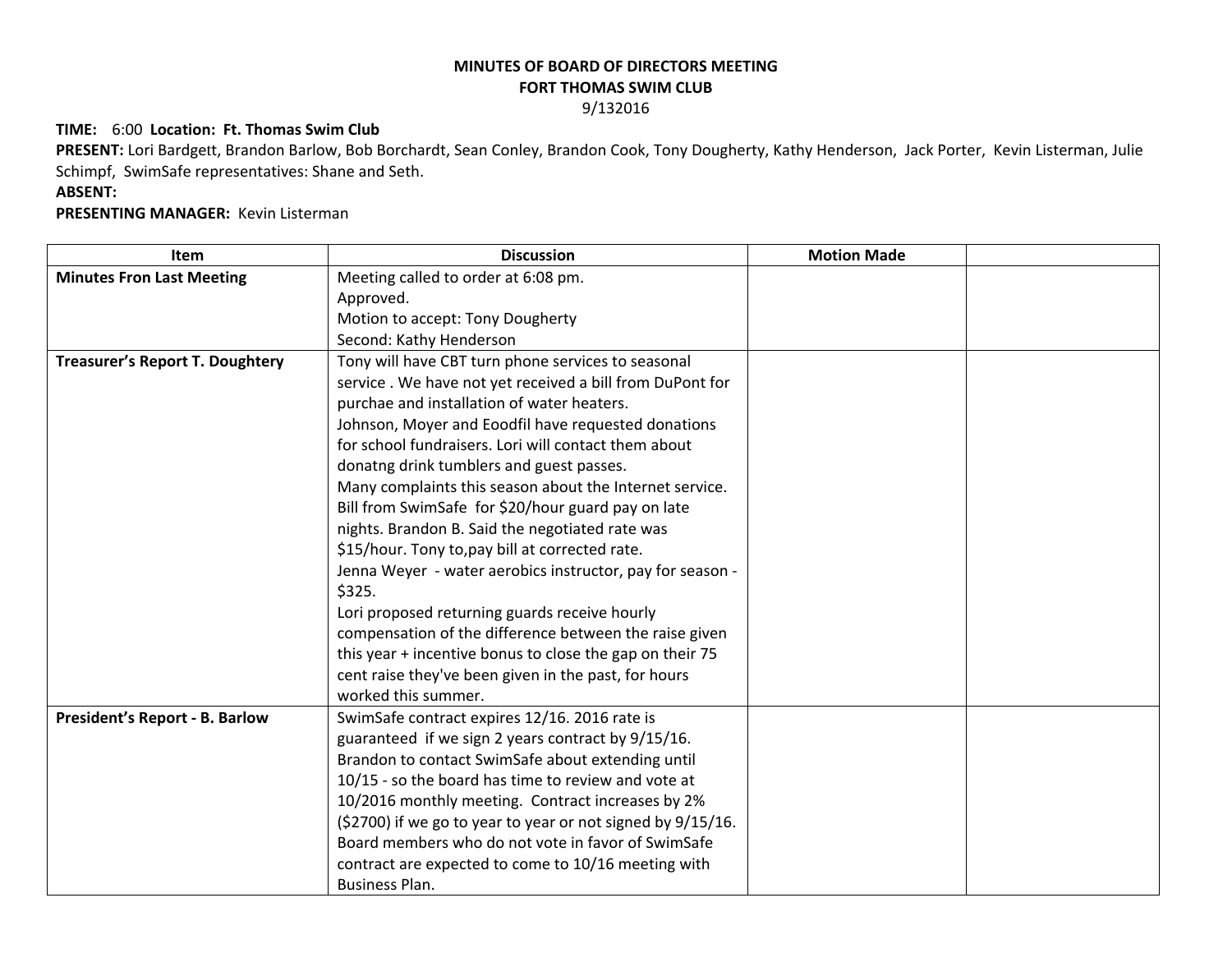|                                 | Brandon B. noted that Brandon C. And Sean will not seek      |  |
|---------------------------------|--------------------------------------------------------------|--|
|                                 | re-election, and Julie is undecided.                         |  |
|                                 |                                                              |  |
| Manager's Report - K. Listerman | No report.                                                   |  |
| <b>SwimSafe</b>                 | SwimSafe provided their end of season rsummary that          |  |
|                                 | included maintenance and service provided, lifeguard         |  |
|                                 | training and bonuses, as well as winterization and           |  |
|                                 | surveys of equipment and facilities. Swimsafe will assist    |  |
|                                 | in setting budget for future needs, capitalization, facility |  |
|                                 | conditions, get bids for work beng considered, prioritizing  |  |
|                                 | items and meeting with contractors for bids and/or work      |  |
|                                 | to be completed. Lengthy discussion about 2016 season        |  |
|                                 | with SwimSafe and new managers. Guests included Chris        |  |
|                                 | and Kim Vogel, Sandy Hurtt, Brittney Hurtt, Suzy Schuh       |  |
|                                 | and Mike McIntosh. Some are employees and/or former          |  |
|                                 | board members and came to express their concerns             |  |
|                                 | about this season's changes. Amongst the discussions         |  |
|                                 | were guard's pay and incentive bonus pay, suggestion to      |  |
|                                 | compensate for discrepancy in pay, pay increase that         |  |
|                                 | salary committee recommended d board approved, vs.           |  |
|                                 | what was actually paid and requirements of guards. We        |  |
|                                 | also discussed scheuling and clocking in and out of shifts.  |  |
|                                 | Audits were explained and levels of audits scanning,         |  |
|                                 | rescue, CPR, etc.                                            |  |
|                                 | 2 member-written letters were shared and discussions         |  |
|                                 | took place regarding the content which included              |  |
|                                 | managers and their decisions, safety and                     |  |
|                                 | accident/incident reporting, scheduling and overall          |  |
|                                 | communication.                                               |  |
|                                 | Concession stand operations and sales were discussed.        |  |
|                                 | Seth explained the various filter systems and the cost       |  |
|                                 | differences and felt that FTSC could operate one more        |  |
|                                 | season with its current filters. SwimSafe would like to      |  |
|                                 | test the filters by 4/1, to allow ample time for repairs or  |  |
|                                 | replacement, if needed. The motor that was repaired          |  |
|                                 | this season will be ale to be used with any new filter       |  |
|                                 | system.                                                      |  |
|                                 | Discussion of vacuum system, Shane will follow up with       |  |
|                                 | Miami Systems as why the unit "flips to its back" and        |  |
|                                 | address the one non-working vent on the unit as well as      |  |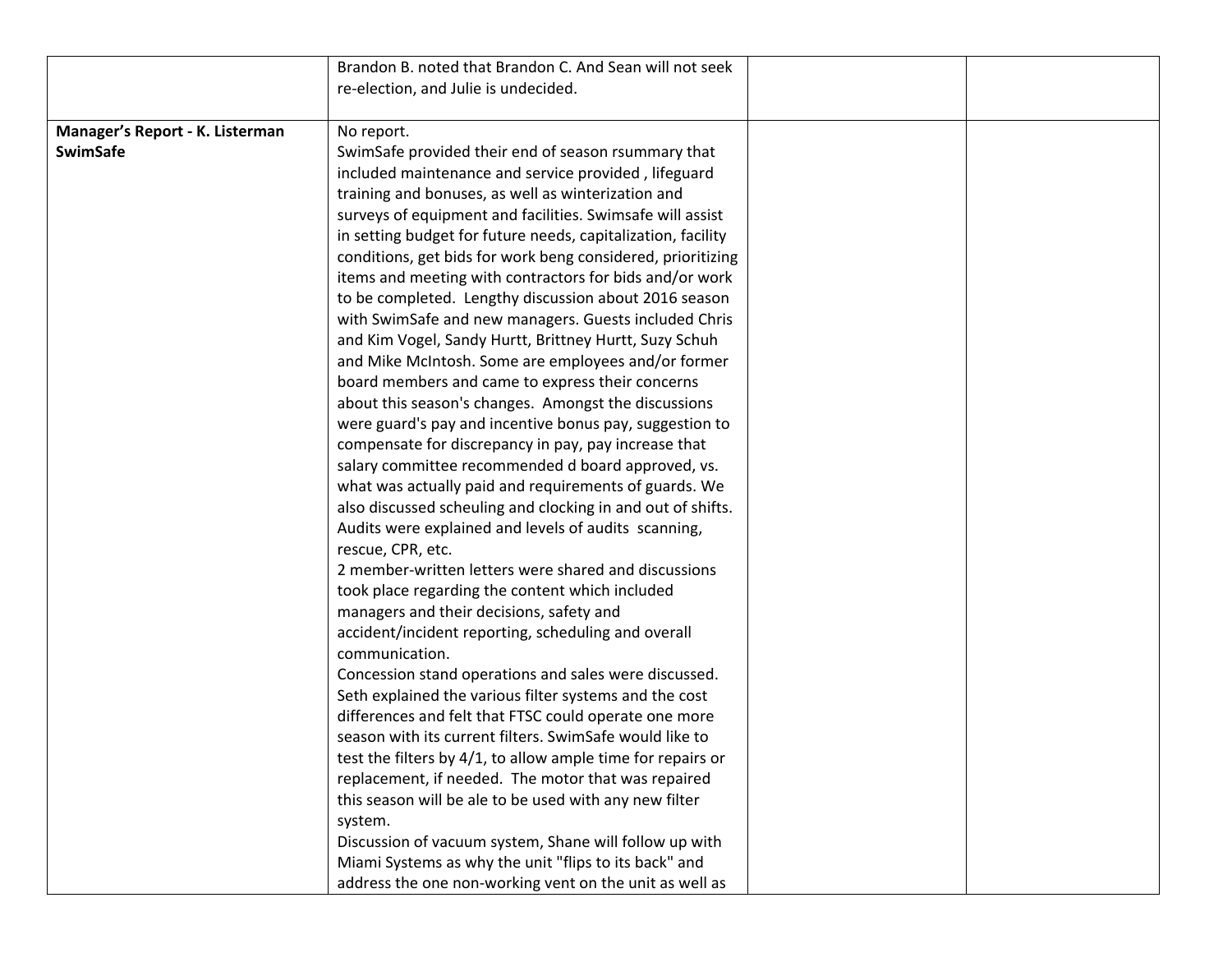|                                 | the broken handle.                                         |  |
|---------------------------------|------------------------------------------------------------|--|
|                                 | Minor repairs this season included, motor repair, drains,  |  |
|                                 | and diving board alignment these were expenses outside     |  |
|                                 | of our contract with SwimSafe.                             |  |
|                                 |                                                            |  |
|                                 | Discussion on retrieving data from concessions and front   |  |
|                                 | gate to analyze and provide information for future         |  |
|                                 | seasons, The pool averaged 219 patrons per day.            |  |
|                                 | Mike McIntosh e pressed concern that a pool cover is not   |  |
|                                 | being used - potential damage to pool/paint and            |  |
|                                 | safety/insurance claims with uncovered pool.               |  |
|                                 | Sandy voiced many concerns of day-to-day operations for    |  |
|                                 | manager and lack of communication including employees      |  |
|                                 | being overwhelmed by changes, clocking in and out of       |  |
|                                 | shifts, not being informed of change to backwash           |  |
|                                 | frequency used by SwimSafe. She also expressed             |  |
|                                 | concerns for the guards who felt very stressed with the    |  |
|                                 | number of changes, the audit and the expense of what       |  |
|                                 | had been bi-annual recertifications, vs. the now required  |  |
|                                 | annual recertifications.                                   |  |
|                                 | Generally speaking the guards and concession employees     |  |
|                                 | were not happy this year and it was said none of them      |  |
|                                 | plan to return for the 2017 season if things continue this |  |
|                                 | way.                                                       |  |
|                                 |                                                            |  |
|                                 |                                                            |  |
| Pool & Grounds - S. Conley      | Contacted lawn care service about cutting as needed and    |  |
|                                 | applying a 3 step fertilization treatment.                 |  |
|                                 |                                                            |  |
| Swim & Dive- B. Cook            | No report. Before new board members are elected, we        |  |
|                                 | need a current member who is not going off this year, to   |  |
|                                 | be added as a signer to the S&D account at Citizen's Bank  |  |
|                                 | in ft. Thomas. Brandon to contact Gretchen and sandy       |  |
|                                 | about coaching next season.                                |  |
|                                 | Bob Borchardt will be added to the S/D account as a        |  |
|                                 | signer, since he will be taking over Swim and Dive next    |  |
|                                 | season.                                                    |  |
| <b>Membership - L Bardgett</b>  | 1 membership has been turned in.                           |  |
| <b>Activities- B. Borchardt</b> | Men's nite had 15 in attendance - poor weather is to       |  |
|                                 | blame. Eli's BBQ and beer were served. Those in            |  |